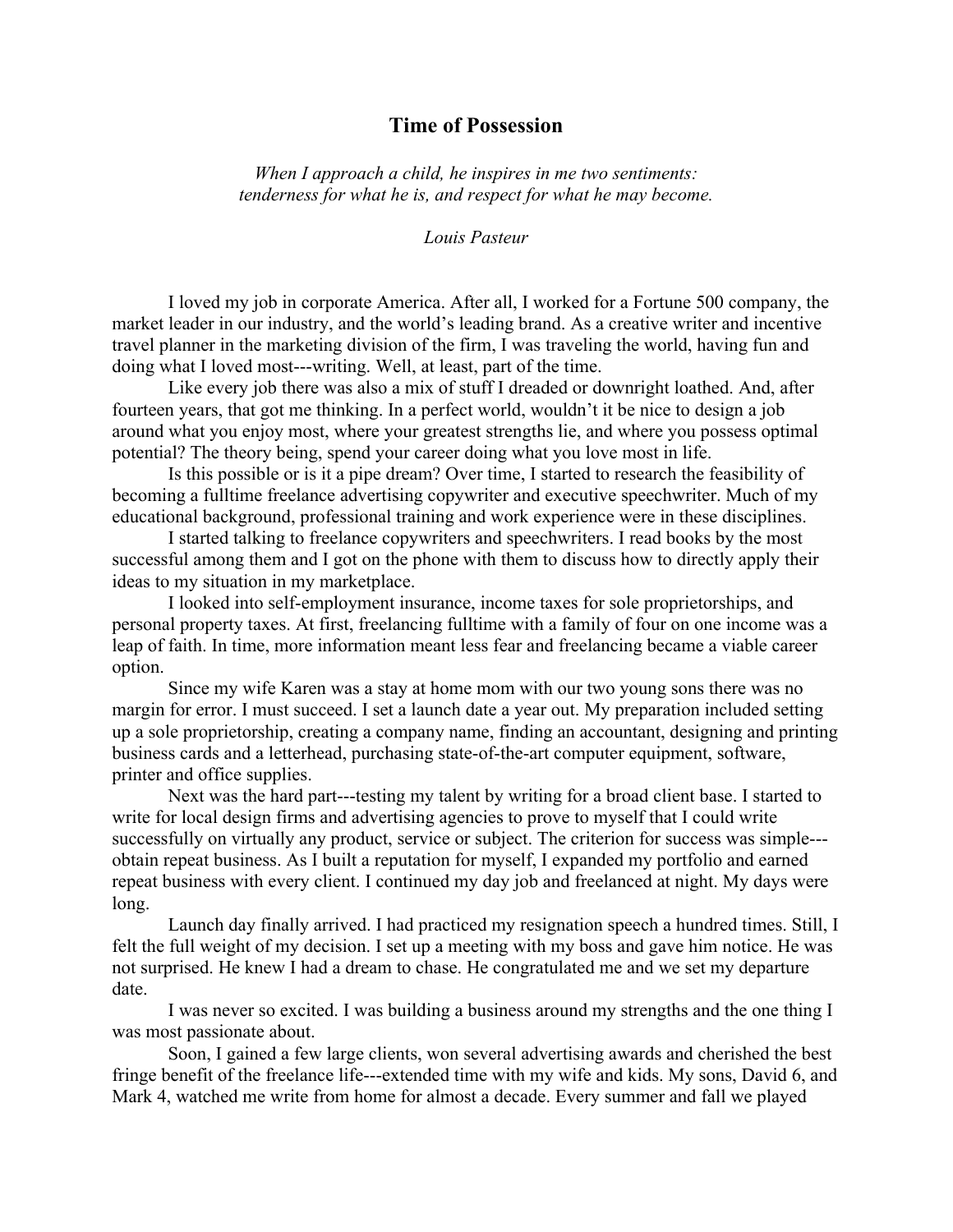touch football in the backyard, baseball in an adjacent yard and took short ice cream runs and long nature hikes, complete with walking sticks. I made up my time away from my business by working late when the boys were asleep.

It became a time of building family traditions. Football became our trademark. We teamed up with the neighborhood kids. I was the steady quarterback on both teams so I could play offense with each of my sons. I knew their skills so I could pit them against each other and still keep the score even until David would make a leaping catch in the corner of the end zone near the fence and Evergreen tree. Or Mark would run for daylight and dive head first into the opposite end zone near the rotted willow tree stump.

At bedtime as I tucked David in he would ask, "Dad, do you think I will ever be good enough to play in the NFL?"

"It depends on how hard you're willing to work," I replied.

"Do you think I will ever be as good as Joe Montana?" he asked eagerly.

I wondered how I would answer. Joe Montana, the San Francisco 49er quarterback, won four Super Bowls and was a legend in his own time. He was destined to become a NFL Hall of Fame quarterback. Yet, I wanted to keep the dream of my then nine-year old alive.

"If you keep practicing, there is no telling how far your talent will take you," I said as I pulled the covers up to his chin.

Ten years after that conversation, David called me from his college dorm room late one night. We talked about his freshman classes, his desire to study journalism, and his hope to someday become a writer. And we talked about football.

"Pops, do you remember when we used to play football in the backyard?" he asked out of the blue.

"I sure do."

"Do you remember how badly I wanted to be like Joe Montana?" he said with a laugh. "I remember."

"Do you remember how important it was for me to play football in the NFL?"

"Yeah. How could I forget?"

Then there was a long pause and I wondered where the conversation would go. The next words out his mouth were magical.

"Dad, if I could choose only one or the other, I would rather have played football in the backyard with you all of those years than to have played in the NFL."

This conversation is permanently etched in my heart.

The game of football is filled with statistics. One in particular indicates which team may have the best chance to win. It's called, "time of possession" and it refers to how long each team has possession of the ball. The theory is the team that controls the ball the longest has the most opportunities to score.

When I reflect on how I rebooted my career by becoming a freelance writer, I realize I rebooted my life too. Today, the advertising awards no longer hang on my home office wall. They found a home in a dusty old box somewhere in a basement closet. Awards and accolades don't matter. What matters is that by chasing my dream, I capitalized on the one thing most important to me; time of possession with my sons.

## James C. Magruder